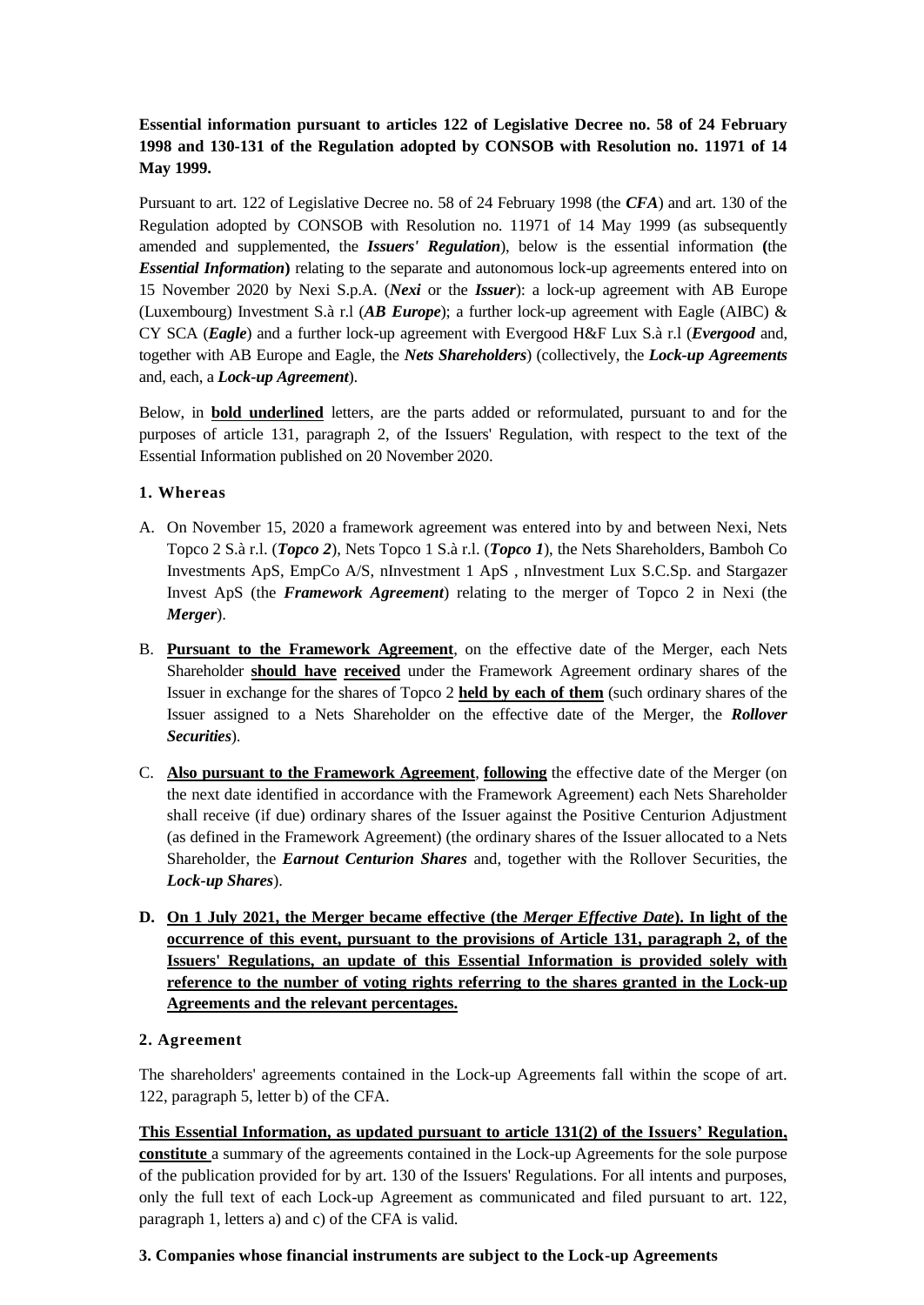The Lock-up Agreements concern ordinary shares of Nexi S.p.A., with registered office in Milan, Corso Sempione n. 55, having VAT number, tax code and registration number with the Milan Companies' Register 09489670969, admitted to trading on the stock exchange (*Mercato Telematico Azionario*) organized and managed by Borsa Italiana S.p.A. (ISIN IT0005366767), **held by the Nets Shareholders**.

#### **4. Parties to the Lock-up Agreements and financial instruments held by them**

(i) A Lock-up Agreement has been entered into, on the one hand, by Nexi (as identified in the paragraph above) and, on the other hand, by AB Europe (Luxembourg) Investment S.à r. l, a limited liability company (*société a responsabilité limitée*) incorporated under Luxembourg law, having its registered office at 2 4, rue Beck, L 1222 Luxembourg, registered in the Luxembourg Trade and Companies Register (*Registre de Commerce et des Sociétés*) under number B218765 and indirectly controlled, ultimately, by Advent International Corporation, a company incorporated under Delaware law, with registered office at 800 Boylston Street Suite 3300, Boston MA 021996179510555, registered at the Central Registration Depository under number 105673.

The Nexi shares held by AB Europe as a result of the completion of the Merger **are** equal to no. **51,946,527**, attributing equal voting rights, and representing approximately **5.02**% of the corporate capital of Nexi.

(ii) A further Lock-Up Agreement has been entered into, on the one hand, by Nexi (as identified in the paragraph above) and, on the other hand, by Eagle (AIBC)  $\&$  CY SCA, a partnership limited by shares (*société en commandite par actions*) incorporated under Luxembourg law, with registered office at 2 4, rue Beck, L 1222 Luxembourg, registered with the Luxembourg Trade and Companies Register (*Registre de Commerce et des Sociétés*) under number B211906 and indirectly controlled, ultimately, by Bain Capital Private Equity (Europe) LLP, a company incorporated under the law of the United Kingdom, with registered office at 11th Floor 200 Aldersgate Street, London, England, EC1A 4HD, registered with the competent register under number OC380135.

The Nexi shares held by Eagle as a result of the completion of the Merger **are equal** to no. **78,621,315**, attributing equal voting rights, and representing approximately 7.6% of the corporate capital of Nexi.

(iii) A further Lock-Up Agreement has been entered into, on the one hand, by Nexi (as identified in the paragraph above) and, on the other hand, by Evergood H&F Lux S.à r.l., a limited liability company (*société a responsabilité limitée*) incorporated under Luxembourg law, with registered office in boulevard F.W. Raiffeisen, 15, L 2411 Luxembourg, Grand Duchy of Luxembourg, registered in the Luxembourg Trade and Companies Register (*Registre de Commerce et des Sociétés*) under number B225755 and indirectly controlled, ultimately, by H&F Corporate Investors VIII Ltd, a company incorporated under the law of the Cayman Islands, with registered office at 27 Hospital Road, George Town, Grand Cayman, KY1-9008, Cayman Islands, registered in the Luxembourg Trade and Companies Register (*Registre de Commerce et des Sociétés*) under number IT-288406.

The shares of Nexi held by Evergood as a result of the completion of the Merger **are equal** to no. **257,599,903**, giving equal voting rights, and representing approximately **24.9**% of the corporate capital of Nexi.

### **5. Content of Lock-up Agreements**

Under the terms of the respective Lock-up Agreements, the Nets Shareholders, including on behalf of the entities controlled by them, their parent companies, jointly controlled entities or acting on their behalf, have undertaken, in the absence of prior written consent by Nexi, not to: